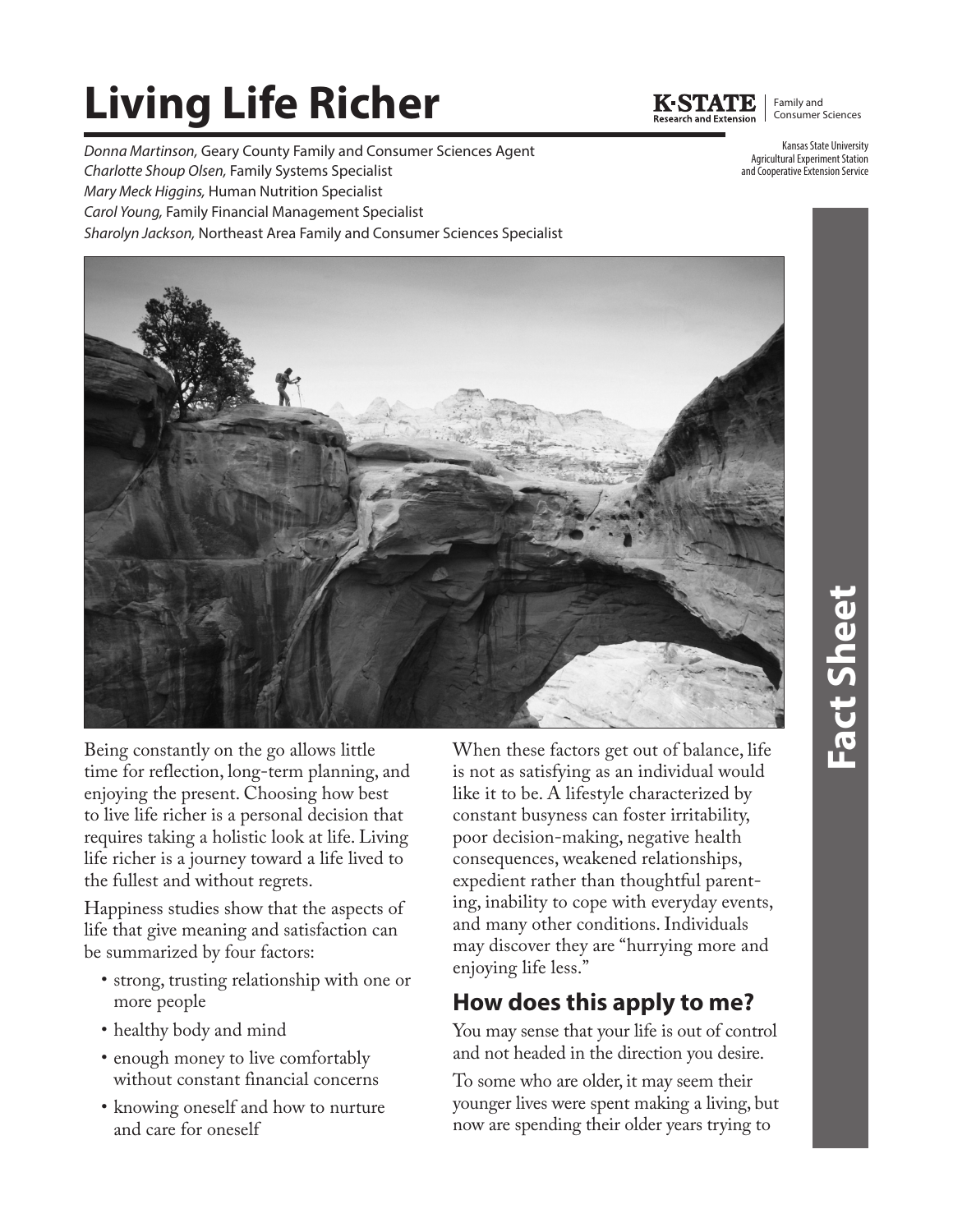regain their health. Are your current eating, physical activity, and other health-related habits likely to contribute to a long, healthy life? Are there changes you could make that would allow you to make a living, yet protect your health? What benefits would you expect to have from good physical health and financial security, now and long into the future?

New Year's resolutions often include eating better, being wiser about using money, exercising more, and paying more attention to important relationships. By the end of January, the resolve to achieve those goals often wanes. What kind of event might occur that would increase your motivation to stick to your resolutions? Would it take a serious illness or accident, extreme financial distress, or the disruption of a valued relationship to trigger change? What resolutions do you make year after year? What would need to change to make your resolutions a reality?

Why, and how, could you live life richer by making some lifestyle changes? The following scenarios and questions can help prompt your reflections.

### **Scenarios**

#### **Learn to Say No**

*On the last day of work before retiring, Janice turned in all of her work-related keys. Not only was her keychain lighter, so was her sense of responsibility.*

Short of retirement, what current activities and responsibilities could you eliminate or reduce to lighten your load? Which activities are most satisfying and which ones give less satisfaction? Why do you often say "yes" when you want to say "no"?

### **Stop Making Excuses**

*Wendy was the "Queen of Excuses." One weekend as she was watching TV, she heard an author promote his latest book on making life changes by eliminating excuses. Wendy didn't order his book, but she did make a list of why healthy relationships, good health, financial security, and personal growth were important to her. Her list included such statements as: "I want to live to see*  **2** *didn't need the money.*

*The person who has lived the most is not the one who has lived the longest, but the one with the richest experiences.* 

*~ Jean-Jacques Rousseau*

*my grandchildren grow to adulthood," "I want to be physically able to care for myself," "I want to have a financial cushion instead of debt," and "I want to graduate from college."* 

What excuses do you use that get in the way of accomplishing your "wants"? Why are healthy relationships, financial security, good health, and caring for self important to you?

### **Develop Supportive Relationships**

*Erma Bombeck, author and humorist, said "People shop for a bathing suit with more care than they do a husband or wife. The rules are the same. Look for something you'll feel comfortable wearing. Allow for room to grow."*

Do your friends and family support your attempts to improve yourself or pursue your goals? Are you encouraged by those around you to be your best self? Do you have "toxic" friends – the kind that spread negativity and dampen rather than lift your spirits? Are you the kind of friend you want to have?

### **Set Goals**

*Characters in the movie, "The Bucket List," intentionally did what they wanted to accomplish before they died.* 

Have you made a "bucket list"? If not, write down at least three to five lifetime goals. (Achieving goals is more likely if you write them down.) What is on your list? What could you do right now to achieve the items on your list?

### **Find Work Satisfaction**

*Few of his co-workers liked to see Joe come to work. Joe hated his job and wasn't shy about letting everyone around him know how much he hated it. Joe often said he'd quit the job if he*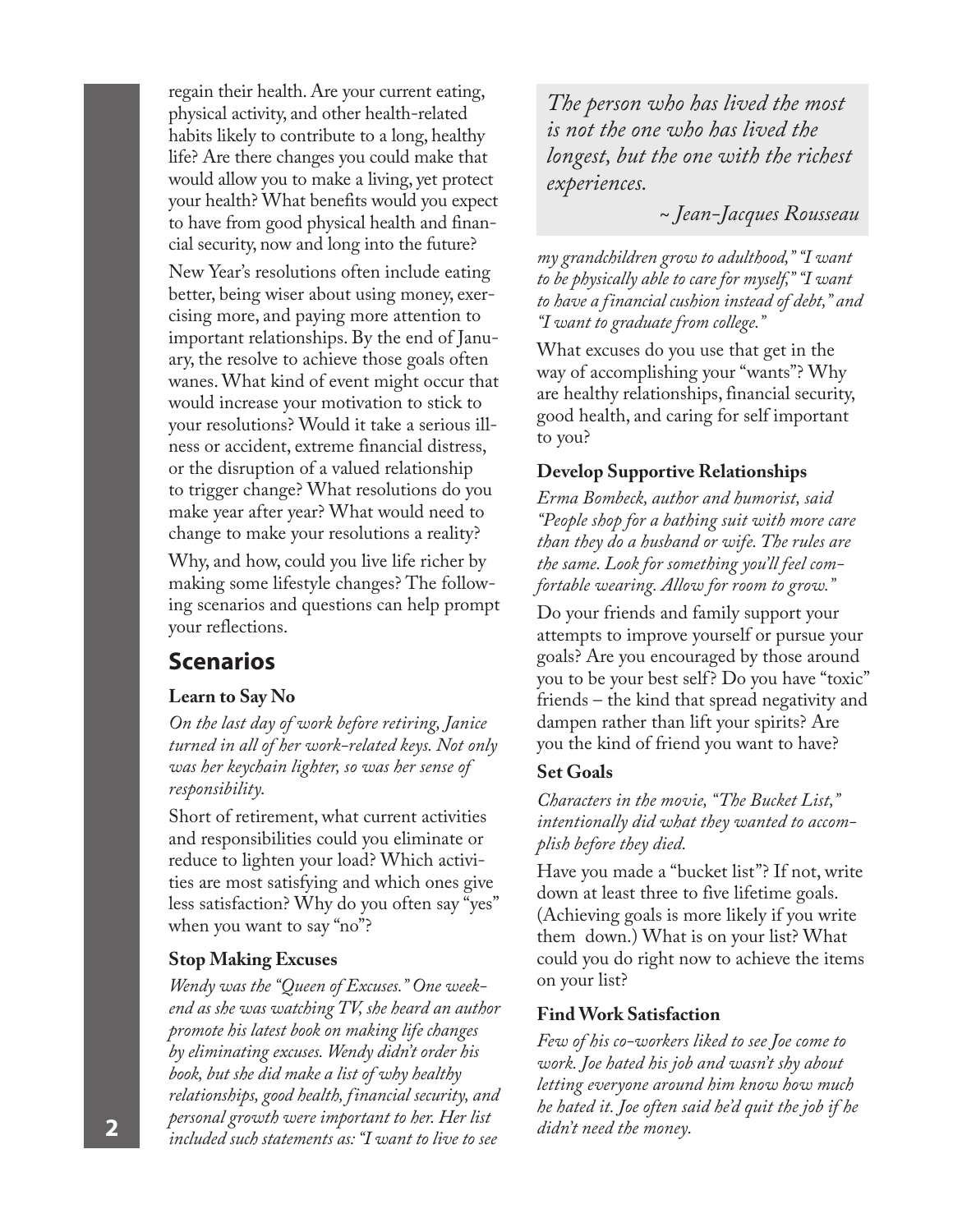Do you work at your job just because you need the money? Does what you are currently doing match what you want to do? What could you do to acquire or create a more desirable job? More education? Willingness to accept less pay? Obtain the finances to launch a new business?

### **Clarify Your Values**

*Sharon had a case of conflicting values,\* although she hadn't thought of her situation like that. Sharon valued orderliness and being on time. She detested messiness and tardiness. Unfortunately her children didn't always operate on her schedule. Sharon often had to leave her home untidy, so she could get the kids to school and herself to work on time.* 

Do you have values that conflict? How do you resolve the internal conflict that occurs when both cannot be fully accommodated? Could you alter your expectations? Which values are so important they need strengthening, even at the expense of other values?

\* Clarifying your values is key to making meaningful change. Values guide your actions even though those values may be unrecognized, unacknowledged, and perhaps unquestioned. You may be unaware of certain values until those values conflict.

### **Build and Maintain Strong, Trusting Relationships**

Human beings are social creatures with an innate need to connect with others. The quality of those connections ranks first in rating scales on happiness. Keys to building and maintaining strong, trusting relationships and other family strengthening information can be found at *www.ksre.ksu.edu/ families/*. Parenting materials can be found at *www.k-state.edu/wwparent/wondhome. htm*.

# **Healthy Body and Mind**

Lifestyle factors play a pivotal role in promoting a person's health and decreasing risk of chronic disease. Physical activity, eating healthfully, not smoking, and getting



enough sleep are a few such factors that contribute to good health. Information on lowering a person's risk of disease and maintaining optimal health is available at *www. ksre.ksu.edu/humannutrition/.* 

# **Financial Security**

In measures of happiness, after a certain amount of wealth is achieved, having more money does not increase one's happiness. However, having adequate funds to meet life's basic needs and some of life's wants is important to a sense of security and life satisfaction. A variety of ways to ensure financial security can be found at *www.ksre. ksu.edu/financialmanagement/.*

# **Nurture and Care for Self**

Self-actualization is the ongoing pursuit of one's interests, creativity, and the creation of one's best self. In order for a person to be able to form healthy relationships, engage in healthful behavior, and keep finances in check, the person must first be knowledgeable and comfortable with himself or herself. Information on nurturing and caring for self is available at:

*http://hillsboroughfcs.ifas.ufl.edu/Family PubsA-Z/Balancing/BasicsOfBalancing Handout.pdf.*

### **References & Resources:**

*Small Steps to Health and Wealth*, by Barbara O'Neil and Karen Ensle. Has monthly finance and health messages.

Public site: *http://njaes.rutgers.edu/sshw*/